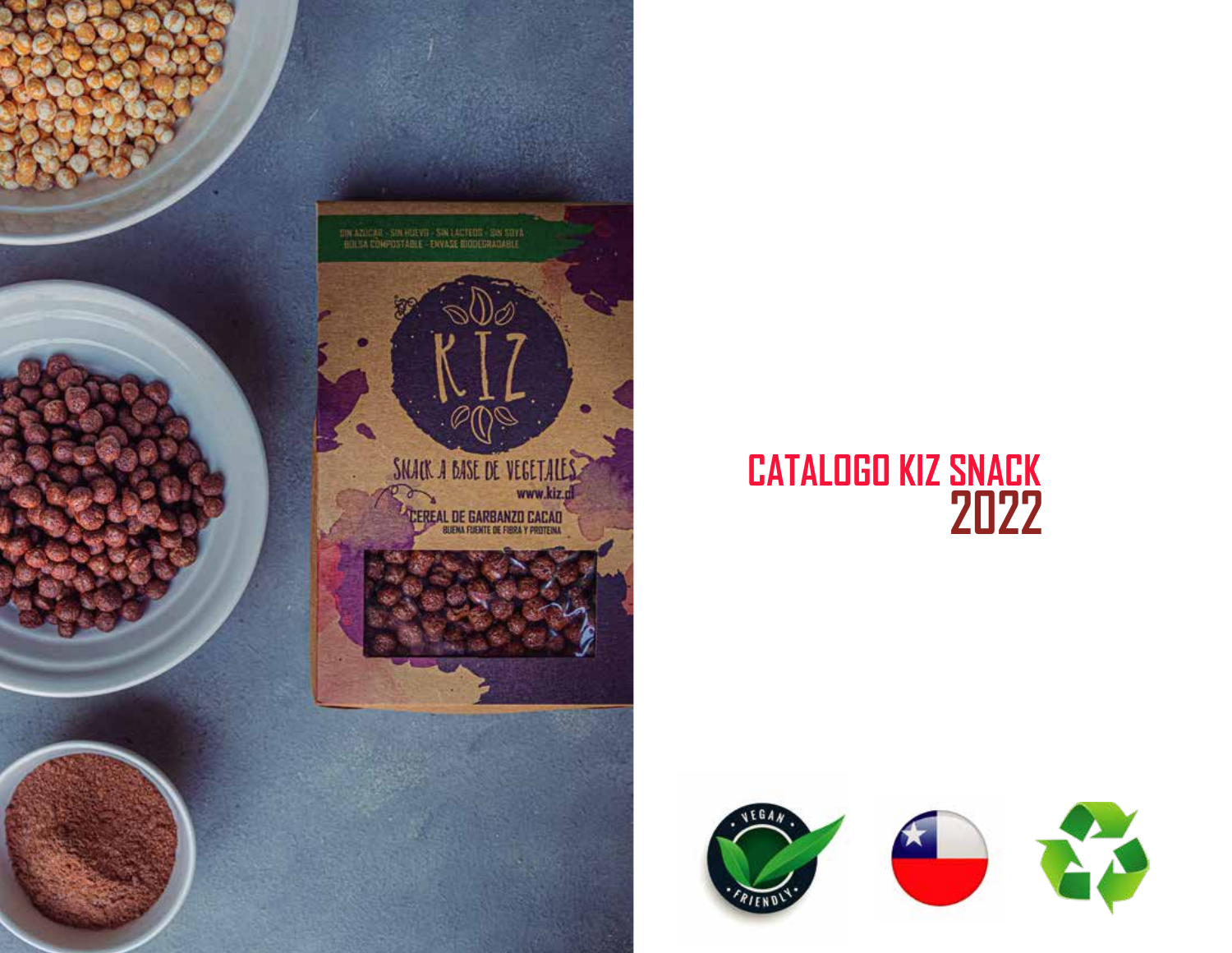

### **CEREALES PARA EL DESAYUNO**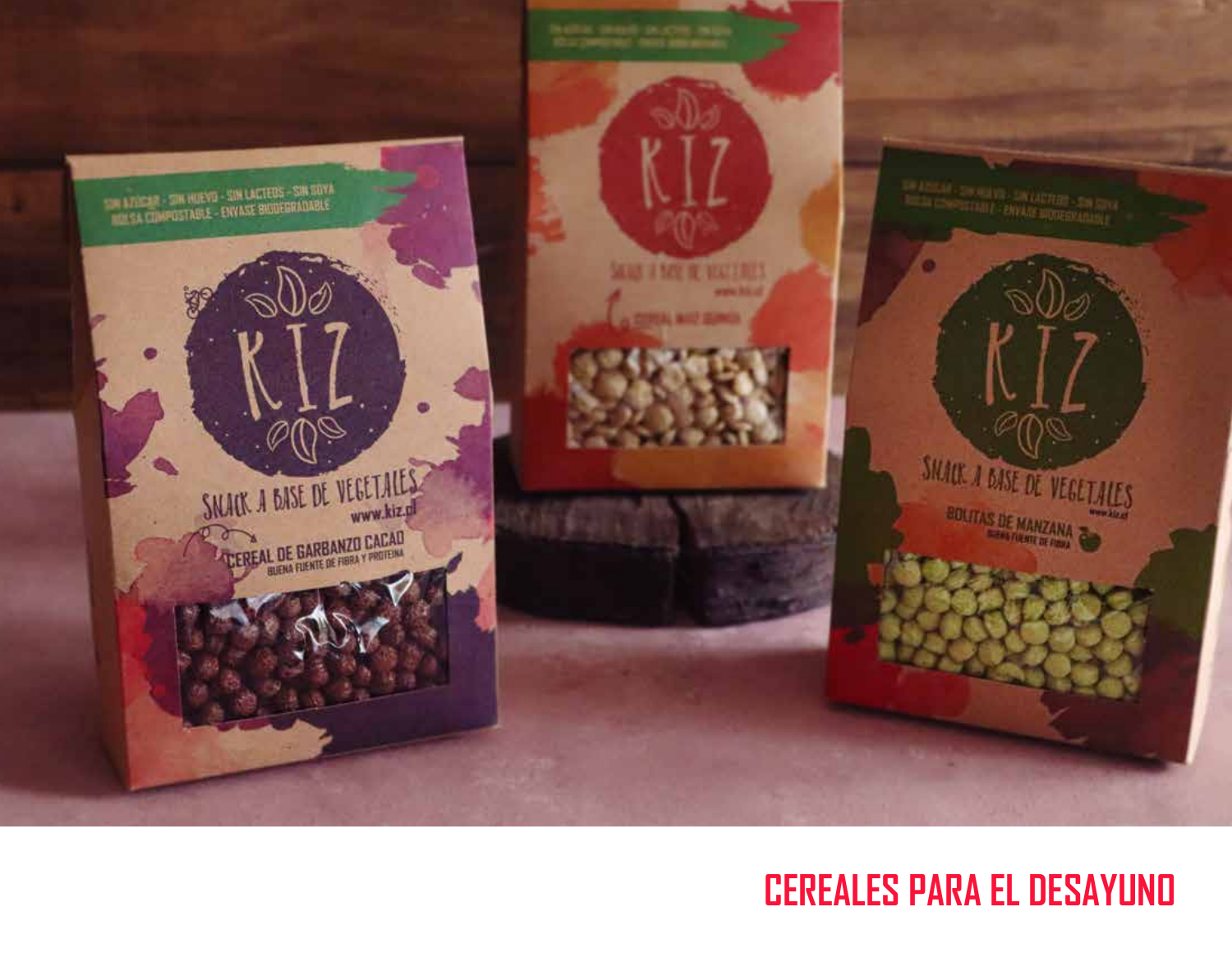

## **CEREAL GARBANZO CACAO DÁTIL**



 $\approx$  SIN AZÚCAR

**HARINA DE GARBANZO - HARINA DE MAIZ** 

 $\mathcal P$  Endulzado con Dátil

 $\mathbf{\infty}$  sin lactosa



98 CALORÍAS POR PORCIÓN

**ENVASE RECICLABLE VERANO - APLV**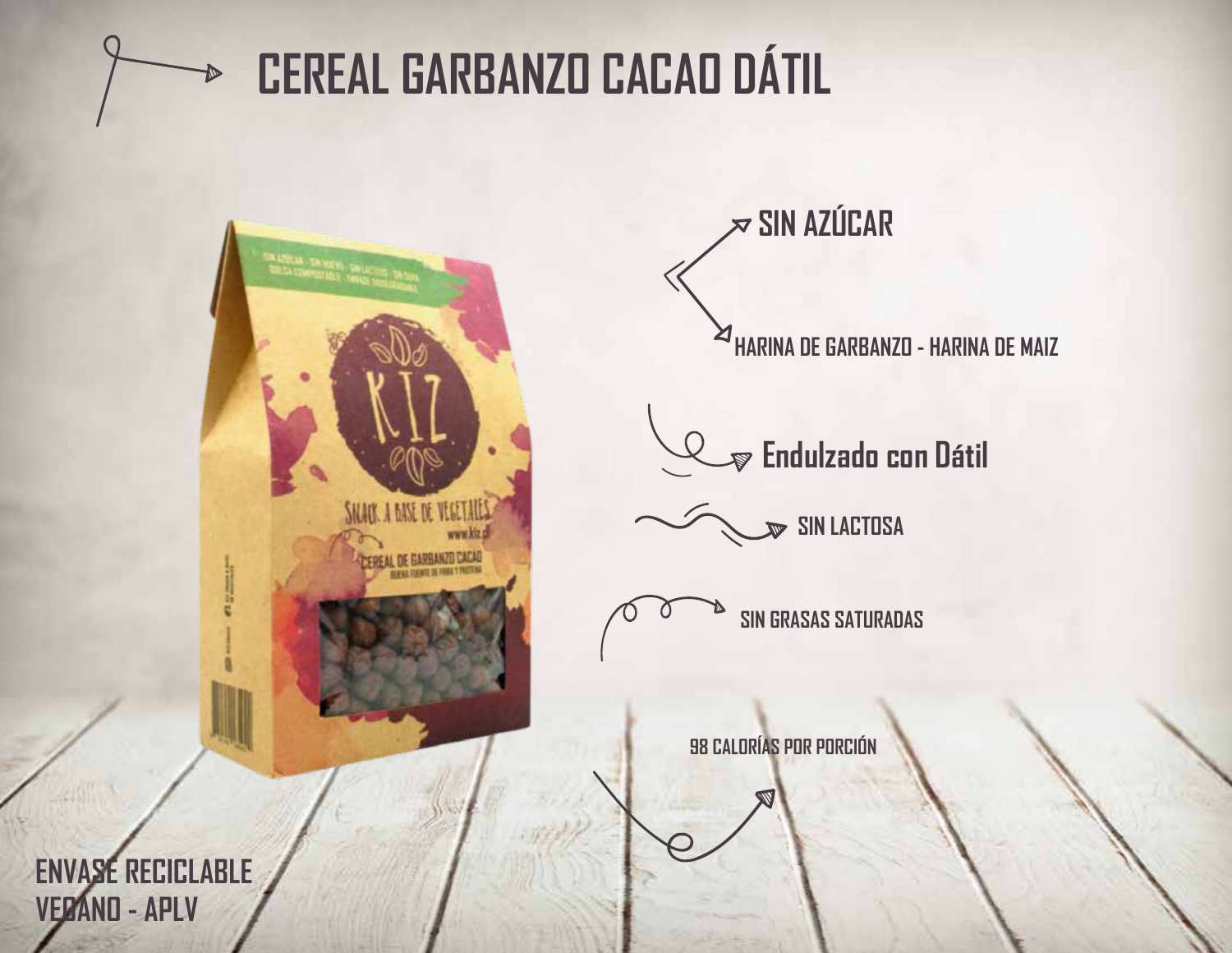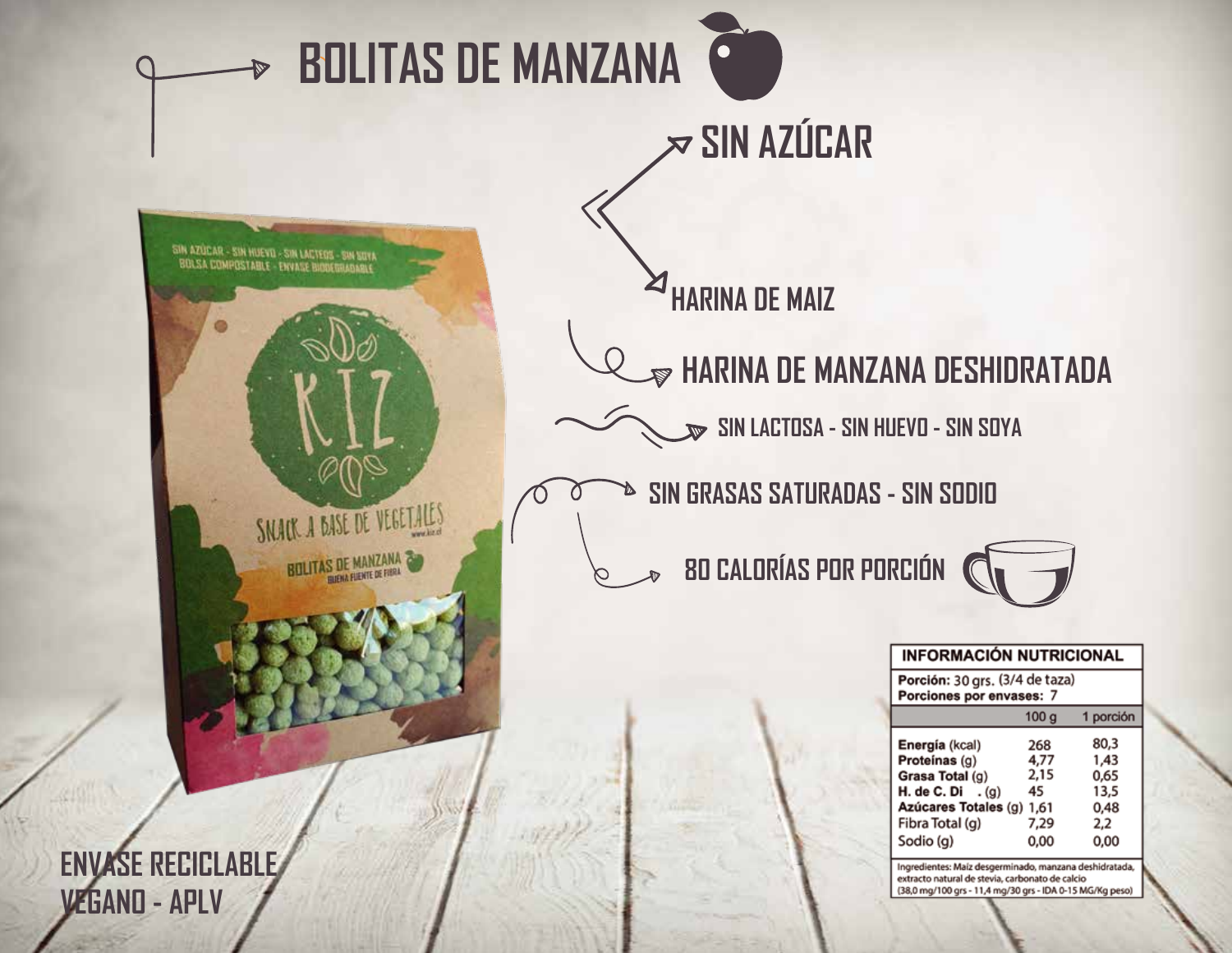



**HARINA DE QUINOA SUPER ALIMENTO** D





**80,71 KCAL POR PORCIÓN**

|  |  | SIN PROCESOS QUIMICOS NI PRESERVANTES |
|--|--|---------------------------------------|
|--|--|---------------------------------------|

**SABORES NATURALES**

| <b>INFORMACIÓN NUTRICIONAL</b>                             |           |  |  |  |
|------------------------------------------------------------|-----------|--|--|--|
| Porción: 30 grs. (3/4 de taza)<br>Porciones por envases: 7 |           |  |  |  |
| 100 <sub>9</sub>                                           | 1 porción |  |  |  |
| 269                                                        | 80,71     |  |  |  |
| 4,68                                                       | 1,40      |  |  |  |
| 1,87                                                       | 0.56      |  |  |  |
| 46,2                                                       | 13,86     |  |  |  |
| Azúcares Totales (g) 1,63                                  | 0,49      |  |  |  |
| 1,48                                                       | 0,62      |  |  |  |
| 2.45                                                       | 0.74      |  |  |  |
|                                                            |           |  |  |  |

Ingredientes: Maíz desgerminado, harina de quinoa, carbonato de calcio , y stevia (8,1 mg/100 gr - 2,43 mg/30gr - IDA 0-4 mg/Kg peso corporal)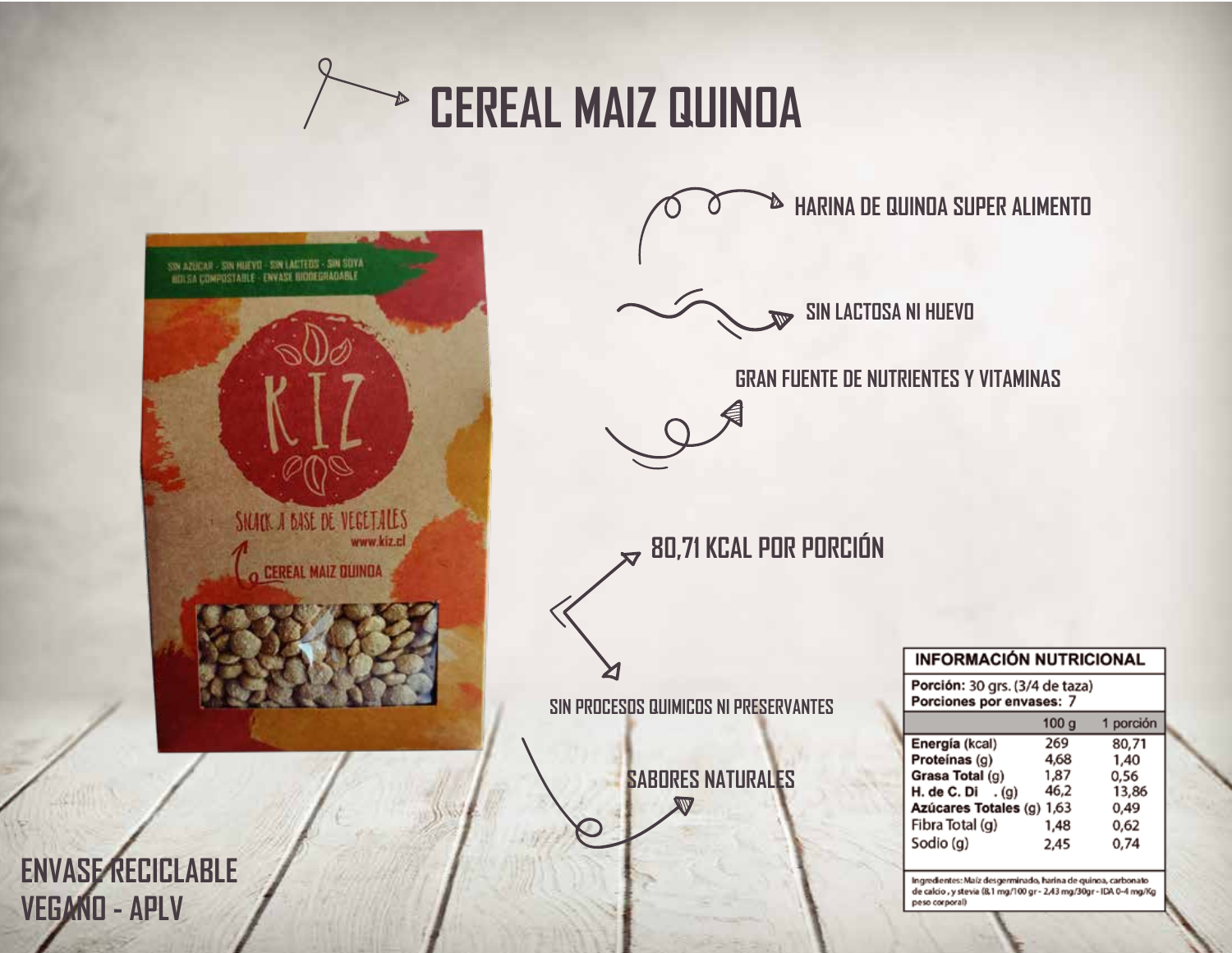

## **AVENA INFLADA CACAD**



 $\approx$  SIN AZÚCAR ⊠ **AVENA CHILENA** 

 $\mathcal D$  Endulzado con Stevia

**SIN LACTOSA** 

**SIN GRASAS SATURADAS** 

**INFORMACIÓN NUTRICIONAL** 

Porción: 30 grs. (3/4 de taza)

98 CALORÍAS POR PORCIÓN

| Porciones por envases: 7  |                  |           |  |  |
|---------------------------|------------------|-----------|--|--|
|                           | 100 <sub>g</sub> | 1 porción |  |  |
| Energía (kcal)            | 329              | 98.8      |  |  |
| Proteínas (g)             | 5,26             | 1,58      |  |  |
| Grasa Total (g)           | 1,20             | 0,36      |  |  |
| H. de C. Di $.(g)$        | 56,6             | 17,0      |  |  |
| Azúcares Totales (g) 0,11 |                  | 0,03      |  |  |
| Fibra Total (g)           | 1,39             | 0,42      |  |  |
| Sodio (g)                 | 3,80             | 1,14      |  |  |

Ingredientes: Avena dilatada, lecitina de canola cacao natural, esencia natural a chocolate, stevia (8,64 mg/100 gr)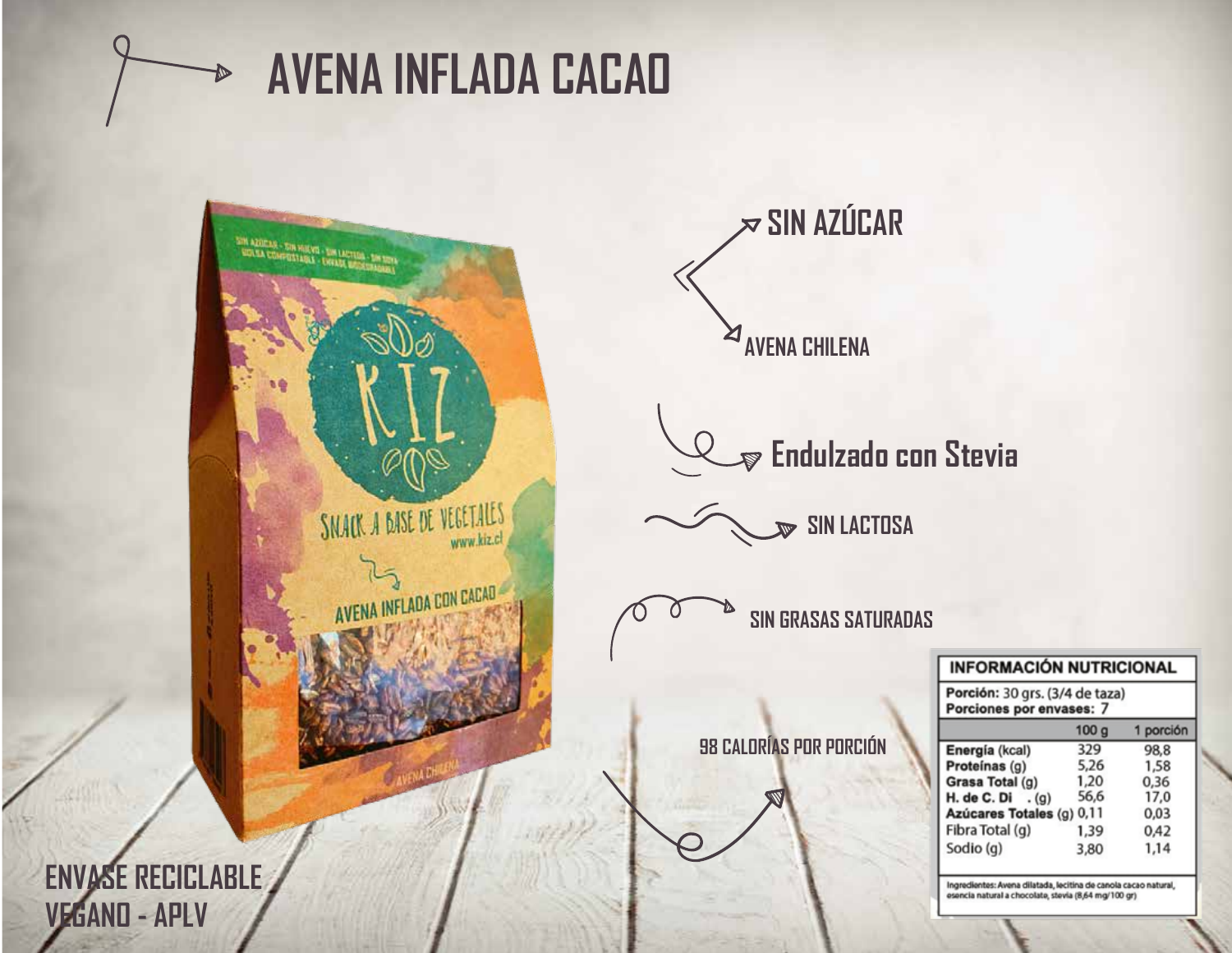

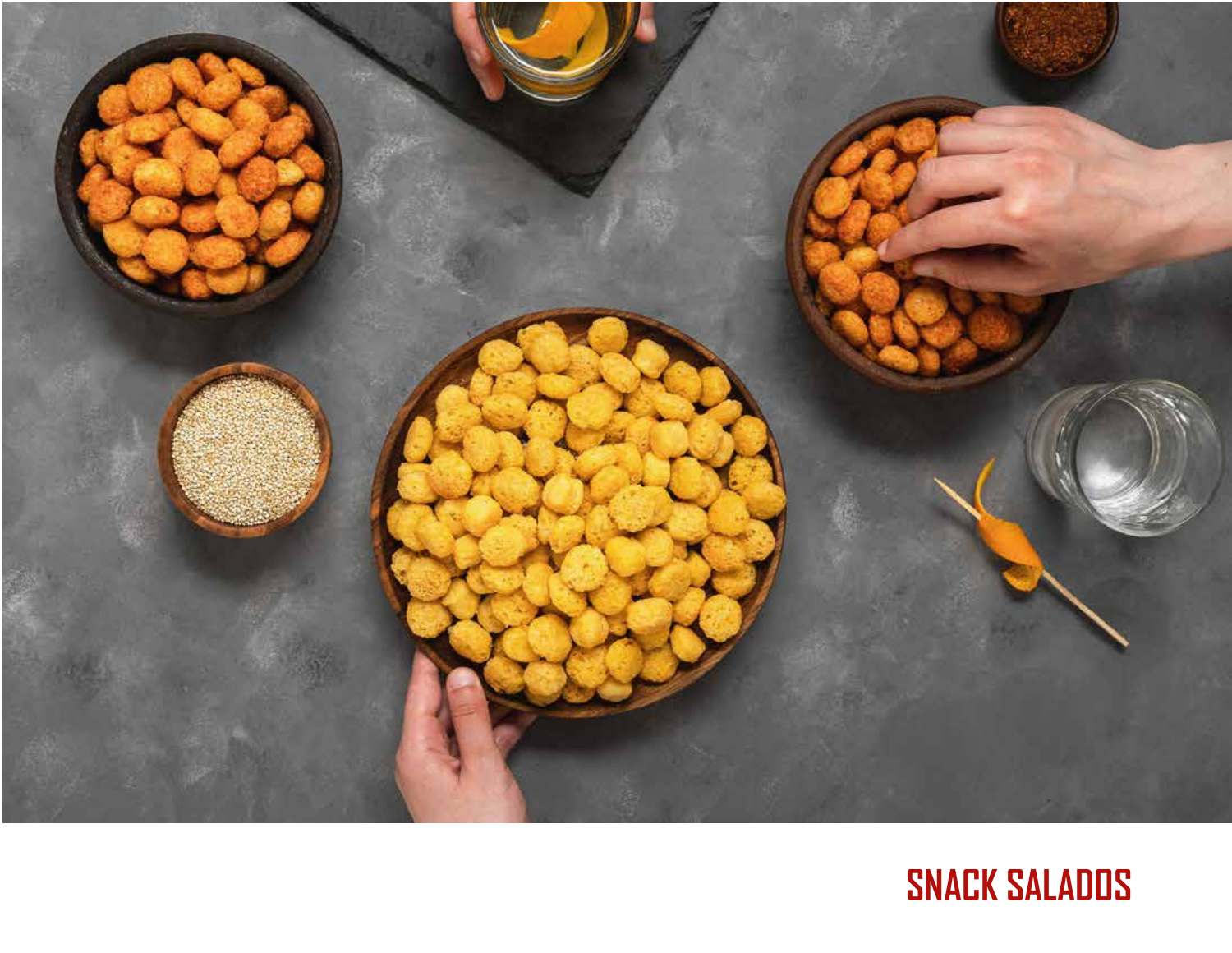#### **SOUFFLE QUINOA LEVEMENTE PICANTE**  $\triangledown$

**50,8% QUINOA CHILENA**

**AJO, AJI, PIMIENTA**

**SAL DE MAR**

**INFORMACIÓN NUTRICIONAL** 

 $100<sub>q</sub>$ 

426

9,48

17,10

60,03

9,71

284

Extruido de quínoa (Quínoa 50,8%), maíz desgerminado, carbonato de calcio, sal de mar, aceite de maravilla alto

1 porc

85,2

1,90

3,42

1,94

56.8

12

Porción: 20 grs.

Energía (kcal)

Proteinas (g)

Fibra (g)

**INGREDIENTES:** 

Sodio (mg)

Grasas Totales (g)

Carbohidratos (q)

Porciones por envases: 6

**LEVEMENTE PICANTE**

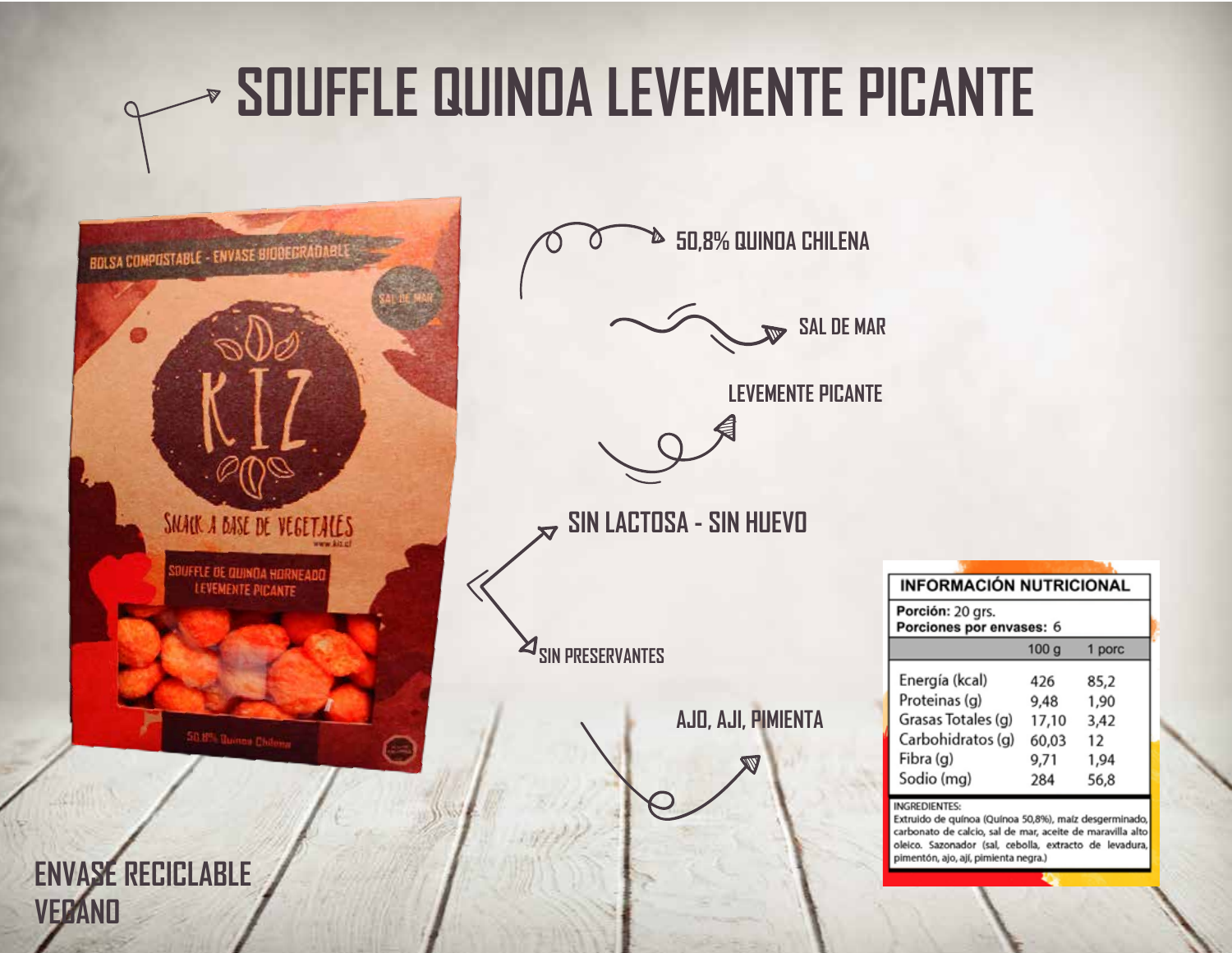## **SOUFFLE QUINDA OLIVA**



1 porc

83,8

1,74

2,26

 $12$ 

1,94

56,8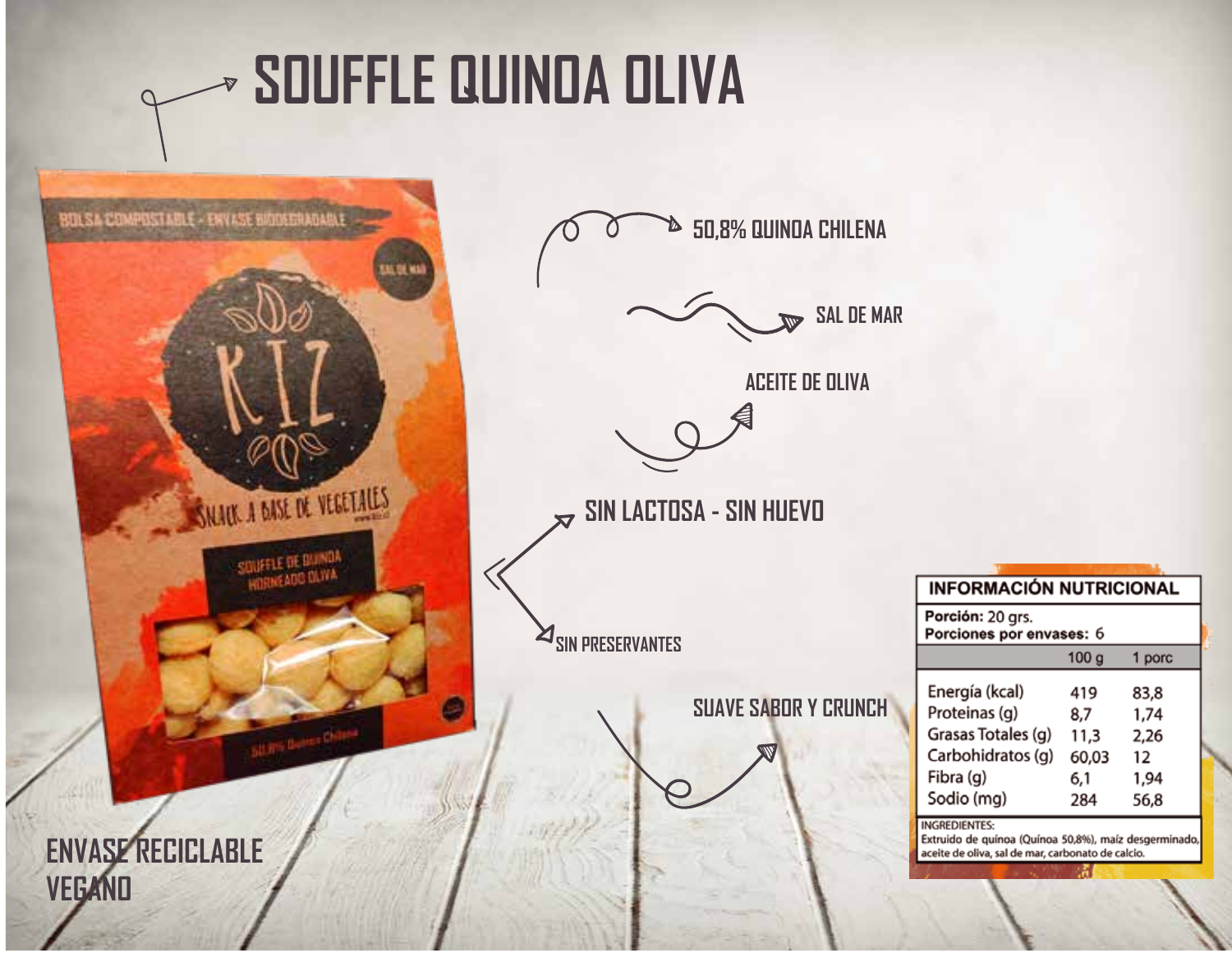# $KI$ SNACK A BASE DE VEGETALES 2021

+NUTRITIVOS+SALUDABLES+SUSTENTABLES